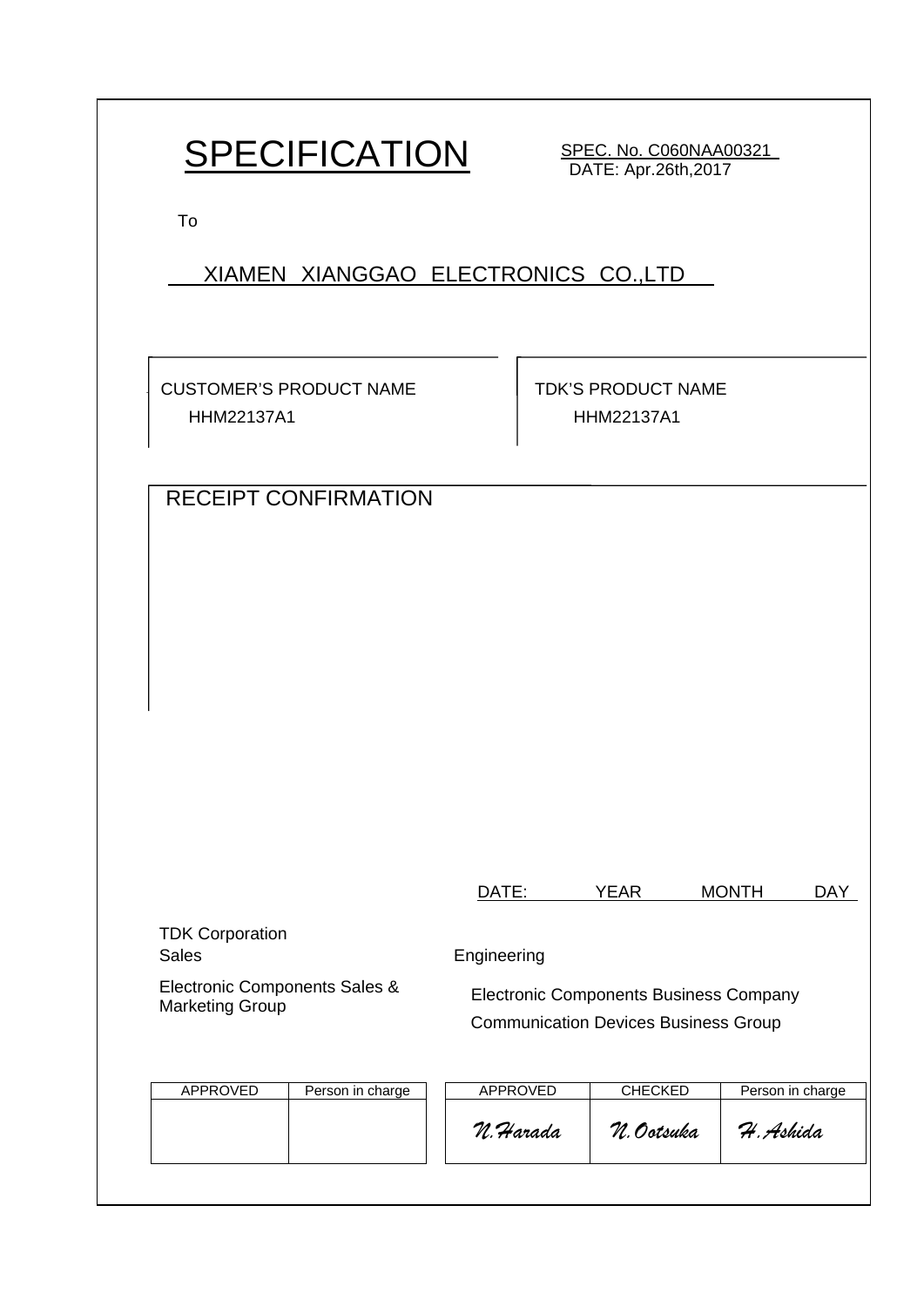# Specification Change History

#### Customer's Product Name : HHM22137A1

### TDK Product Name: HHM22137A1

| Ver.                         | Date           | Person in<br>charge | Change Item   |
|------------------------------|----------------|---------------------|---------------|
| $\qquad \qquad \blacksquare$ | Apr.26th, 2017 | H.Ashida            | Initial issue |
|                              |                |                     |               |
|                              |                |                     |               |
|                              |                |                     |               |
|                              |                |                     |               |
|                              |                |                     |               |
|                              |                |                     |               |
|                              |                |                     |               |
|                              |                |                     |               |
|                              |                |                     |               |
|                              |                |                     |               |
|                              |                |                     |               |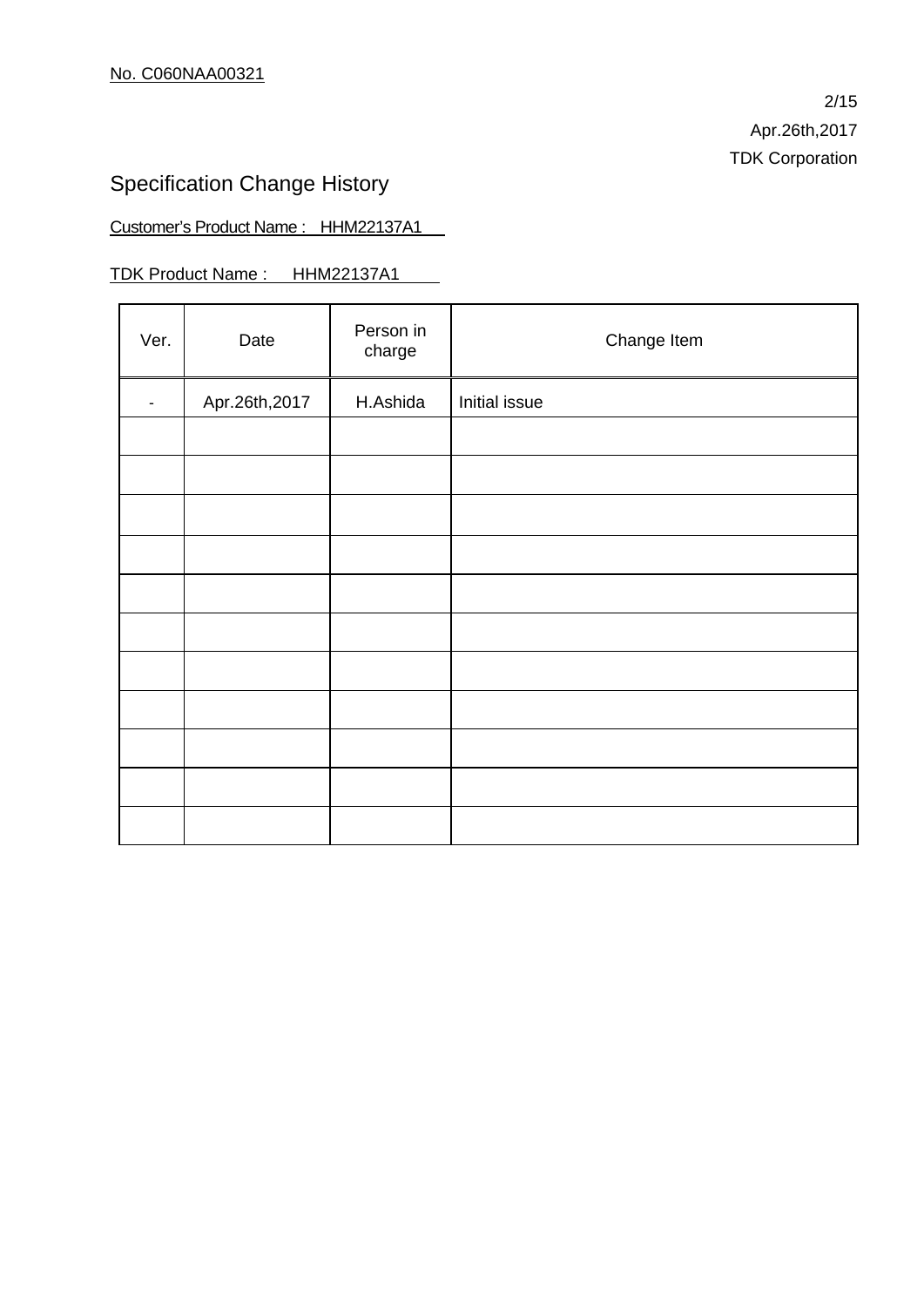Directional Coupler Specification (TDK Part Number : HHM22137A1)

3/15 Apr.26th,2017 TDK Corporation

### **1. Marking**



## **2. Mechanical Outline**

### **2-1 Package**

| Package:          | Surface mount package |
|-------------------|-----------------------|
| Delivery medium:  | Tape on reel          |
| Soldering method: | IR-reflow             |
| Size:             | 1.60 $X$ 0.80mm typ.  |
| Height:           | $0.60$ mm typ.        |

# **[MECHANICAL CHARACTERISTICS]**

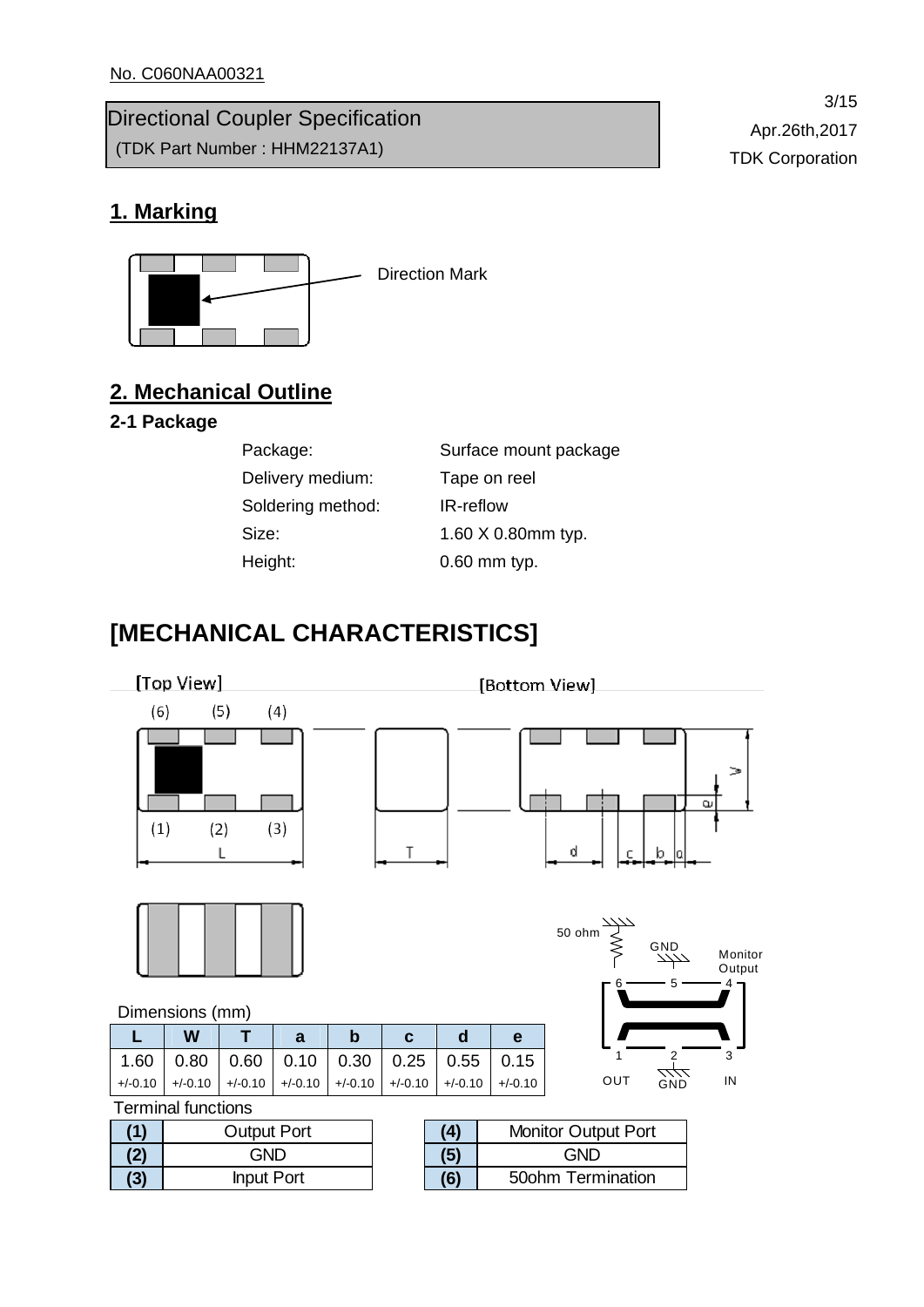



Each terminal extends the full of the **HHM22137A1**. Hence any coplanarity deviation between terminals is due to curvature in the substrate. TDK guarantees that the edge of each terminal is within 0.05mm of the horizontal plane.

### **3. Environment (Temperature & Humidity)**

| 3-1 Operating & Storage condition                     |                                                   |  |  |  |  |
|-------------------------------------------------------|---------------------------------------------------|--|--|--|--|
| Storage temperature range:                            | $-40 - +85$ °C                                    |  |  |  |  |
| Operating temperature range: $-40 \sim +85 \degree C$ |                                                   |  |  |  |  |
| Humidity:                                             | $0 \sim 90$ % RH (Max. wet bulb temperature 38°C) |  |  |  |  |

### **3-2 Storage condition before soldering**

| Temperature:     | $+5 \sim +30$ °C |
|------------------|------------------|
| Humidity:        | $20 - 70$ % RH   |
| Term of storage: | Within 6 months  |
| Baking:          | Unnecessary      |

### **2-2. Coplanarity of HHM22137A1**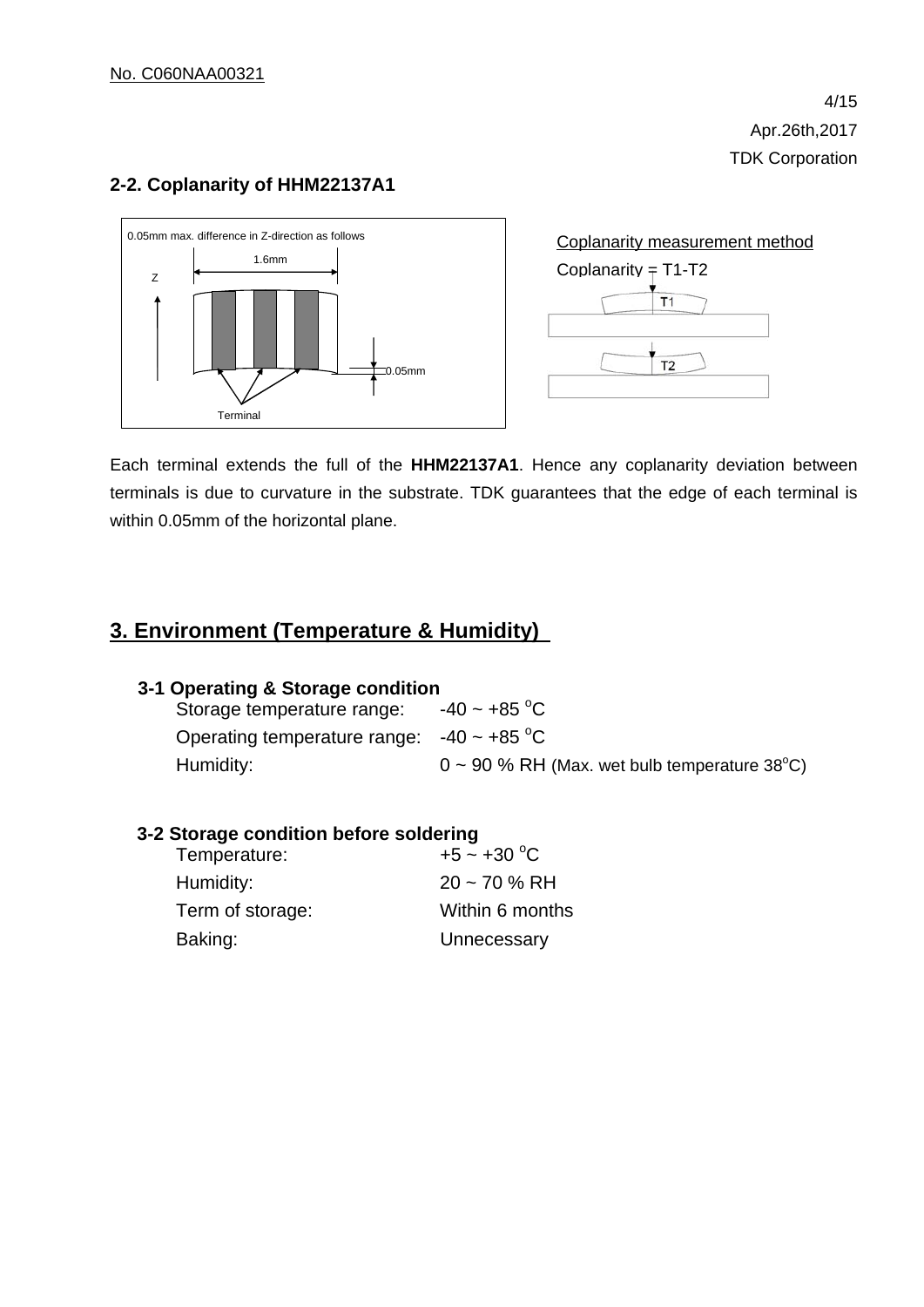# **4. Electrical Specification**

 $(Ta=25+/5^{\circ}C)$ 

| <b>Parameter</b>          | <b>Frequency</b> |    |       | <b>TDK Spec</b>              |               |                          | <b>Comments</b>           |  |
|---------------------------|------------------|----|-------|------------------------------|---------------|--------------------------|---------------------------|--|
|                           | (MHz)            |    |       | Min.                         | Typ.          | Max.                     |                           |  |
| Coupling Factor (dB)      | 578              | to | 673   |                              | 27.3          |                          | Input and output 50ohms   |  |
|                           | 673              | to | 2700  | $\qquad \qquad \blacksquare$ | 24.7          | $\overline{\phantom{0}}$ |                           |  |
|                           | 2700             | to | 3500  | $\blacksquare$               | 14.3          | $\blacksquare$           |                           |  |
|                           | 3500             | to | 12750 | $\blacksquare$               | 8.7           | $\overline{\phantom{0}}$ |                           |  |
| Coupling Factor (dB)      | 673              | to | 2700  | 22.0                         | 25.5          | 28.5                     | Input and output VSWR 2:1 |  |
|                           | 2700             | to | 3500  | 13.0                         | 14.6          |                          | (R=100ohm)                |  |
|                           | 3500             | to | 12750 | 7.0                          | 9.8           |                          |                           |  |
| Insertion Loss (dB)       | 578              | to | 2700  | $\qquad \qquad \blacksquare$ | 0.13          | 0.20                     | Input and output 50ohms   |  |
| <b>Isolation (dB)</b>     | 673              | to | 2700  | 45.0                         | 47.0          | $\overline{\phantom{0}}$ | Input and output 50ohms   |  |
| <b>Isolation (dB)</b>     | 673              | to | 2700  | 20.0                         | 23.2          | $\overline{\phantom{a}}$ | Input port at 40:1 VSWR   |  |
|                           | 2700             | to | 3500  | 13.0                         | 14.1          | $\overline{\phantom{0}}$ | (R=2000ohm)               |  |
|                           | 3500             | to | 12750 | 4.0                          | 8.0           |                          |                           |  |
| Part to part coupling     | 673              | to | 2700  | 1.0                          | 0.3           | 1.0                      | Input and output VSWR 2:1 |  |
| factor variation          |                  |    |       |                              |               |                          |                           |  |
| Over temperature          | 673              | to | 2700  | $-0.5$                       | 0.3           | 0.5                      | Input and output VSWR 2:1 |  |
| coupling factor variation |                  |    |       |                              |               |                          |                           |  |
| Return Loss (dB)          |                  |    |       |                              |               |                          |                           |  |
| (Input Port)              | 578              | to | 2700  | $\blacksquare$               | $\frac{1}{2}$ | $-15.0$                  |                           |  |
|                           | 2700             | to | 3500  | $\blacksquare$               |               |                          |                           |  |
|                           | 3500             | to | 12750 | $\overline{\phantom{a}}$     |               |                          |                           |  |
| (Coupling Port)           | 578              | to | 2700  | $\overline{\phantom{a}}$     | $-19.9$       | $-15.0$                  |                           |  |
|                           | 2700             | to | 3500  | $\blacksquare$               | $-12.5$       | $-10.0$                  |                           |  |
|                           | 3500             | to | 12750 | $\blacksquare$               | $-1.0$        | 0.0                      |                           |  |
| Coupling factor variation | 578              | to | 673   | $-0.65$                      | ±0.54         | 0.65                     |                           |  |
| over frequency (MHz)      | 699              | to | 748   | $-0.35$                      | ±0.25         | 0.35                     |                           |  |
|                           | 807              | to | 849   | $-0.20$                      | ±0.16         | 0.20                     |                           |  |
|                           | 852              | to | 894   | $-0.20$                      | ±0.15         | 0.20                     |                           |  |
|                           | 880              | to | 915   | $-0.20$                      | ±0.10         | 0.20                     |                           |  |
|                           | 925              | to | 960   | $-0.20$                      | ±0.13         | 0.20                     |                           |  |
|                           | 1425             | to | 1465  | $-0.10$                      | ±0.00         | 0.10                     |                           |  |
|                           | 1475             | to | 1510  | $-0.10$                      | ±0.01         | 0.10                     |                           |  |
|                           | 1525             | to | 1560  | $-0.10$                      | ±0.02         | 0.10                     |                           |  |
|                           | 1625             | to | 1661  | $-0.10$                      | ±0.05         | 0.10                     |                           |  |
|                           | 1705             | to | 1785  | $-0.20$                      | ±0.14         | 0.20                     |                           |  |
|                           | 1805             | to | 1885  | $-0.30$                      | ±0.19         | 0.30                     |                           |  |
|                           | 1850             | to | 1920  | $-0.30$                      | ±0.18         | 0.30                     |                           |  |
|                           | 1920             | to | 2025  | $-0.40$                      | ±0.03         | 0.40                     |                           |  |
|                           | 2110             | to | 2170  | $-0.30$                      | ±0.17         | 0.30                     |                           |  |
|                           | 2300             | to | 2400  | $-0.30$                      | ±0.09         | 0.30                     |                           |  |
|                           | 2490             | to | 2700  | $-1.70$                      | ±1.32         | 1.70                     |                           |  |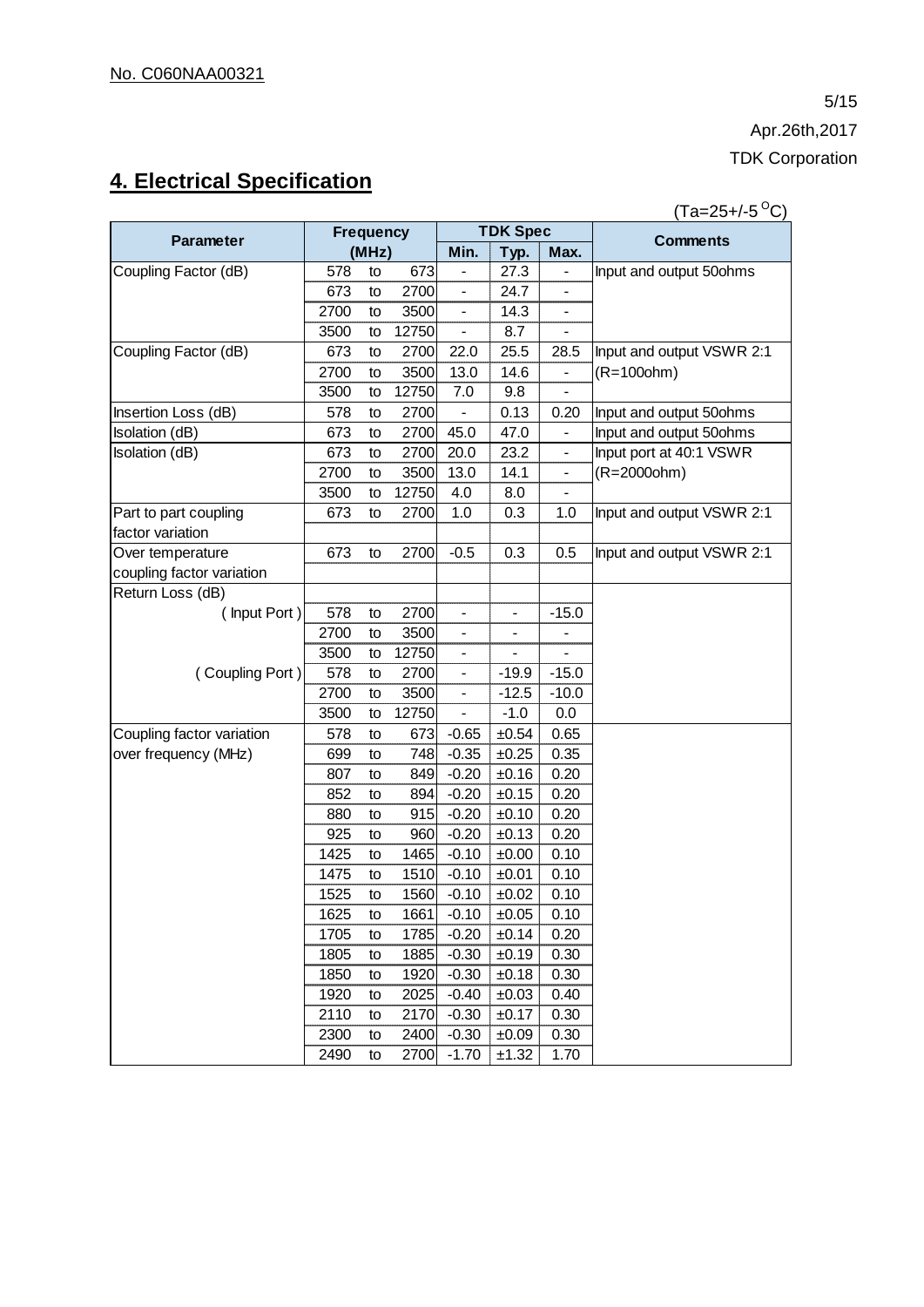|                                |                  |    |                 |                |              |                 | וטט גושו |
|--------------------------------|------------------|----|-----------------|----------------|--------------|-----------------|----------|
| <b>Parameter</b>               | <b>Frequency</b> |    | <b>TDK Spec</b> |                |              | <b>Comments</b> |          |
|                                | (MHz)            |    |                 | Min.           | Typ.         | Max.            |          |
| Insertion loss from couling    | 578              | to | <b>2700</b>     | $\blacksquare$ | 0.92         | 1.30            |          |
| and 50ohm term port            |                  |    |                 |                |              |                 |          |
| Characteristic Impedance (ohm) |                  |    |                 |                |              |                 |          |
| (Input / Output Port)          |                  |    |                 |                |              |                 |          |
| (Coupling Port)                |                  |    |                 |                | 50 (Nominal) |                 |          |
| (Termination Port)             |                  |    |                 |                |              |                 |          |
| Power Capacity (dBm)           |                  |    |                 |                |              | 35              |          |

### **Coupler Type**

| Daisy Chain Available | Yes |
|-----------------------|-----|
| <b>Bi-Directional</b> |     |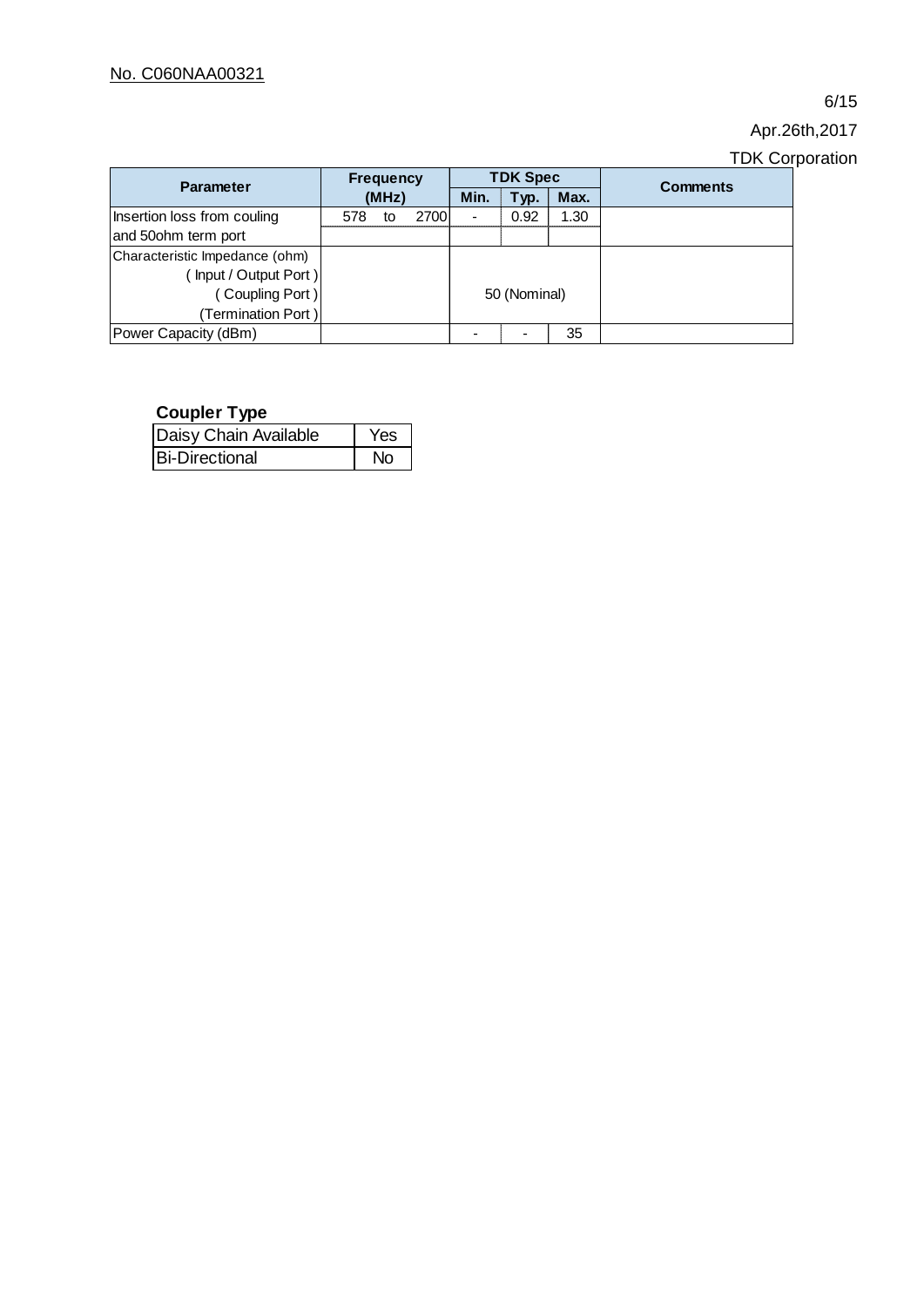# **5.Typical electrical characteristics**

Coupling

Isolaiton



| Frequency | Coupling |
|-----------|----------|
| 578 MHz   | 27.8 dB  |
| 673 MHz   | 26.8 dB  |
| 2700 MHz  | 22.7 dB  |
| 3500 MHz  | 14.3 dB  |
| 5950 MHz  | 13.4 dB  |
| 9800 MHz  | 30.1 dB  |
| 12750 MHz | 16.1 dB  |

 $\overline{\mathbf{0}}$  $10$ 20 Isolation[dB]  $30$ 40 50 60 70  $\overline{\mathbf{0}}$ 2000 4000 6000 8000 10000 12000 14000 Frequency[MHz]

Insertion Loss



#### Return Loss **(Coupling Port)**



| <b>Isolaiton</b> |
|------------------|
| 47.7 dB          |
| 47.1 dB          |
| 50.6 dB          |
| 34.0 dB          |
| 18.0 dB          |
| 23.8 dB          |
| 14.9 dB          |
|                  |

| Frequency | <b>Insertion Loss</b> |
|-----------|-----------------------|
| 578 MHz   | $0.05$ dB             |
| 673 MHz   | $0.05$ dB             |
| 2700 MHz  | $0.12$ dB             |
| 3500 MHz  | $0.31$ dB             |
| 5950 MHz  | $0.47$ dB             |
| 9800 MHz  | $0.41$ dB             |
| 12750 MHz | $0.48$ dB             |
|           |                       |

| Frequency | <b>Return Loss</b> |
|-----------|--------------------|
| 578 MHz   | $22.0$ dB          |
| 673 MHz   | $21.7$ dB          |
| 2700 MHz  | 28.9 dB            |
| 3500 MHz  | 13.8 dB            |
| 5950 MHz  | $3.1$ dB           |
| 9800 MHz  | $3.5$ dB           |
| 12750 MHz | $2.2$ dB           |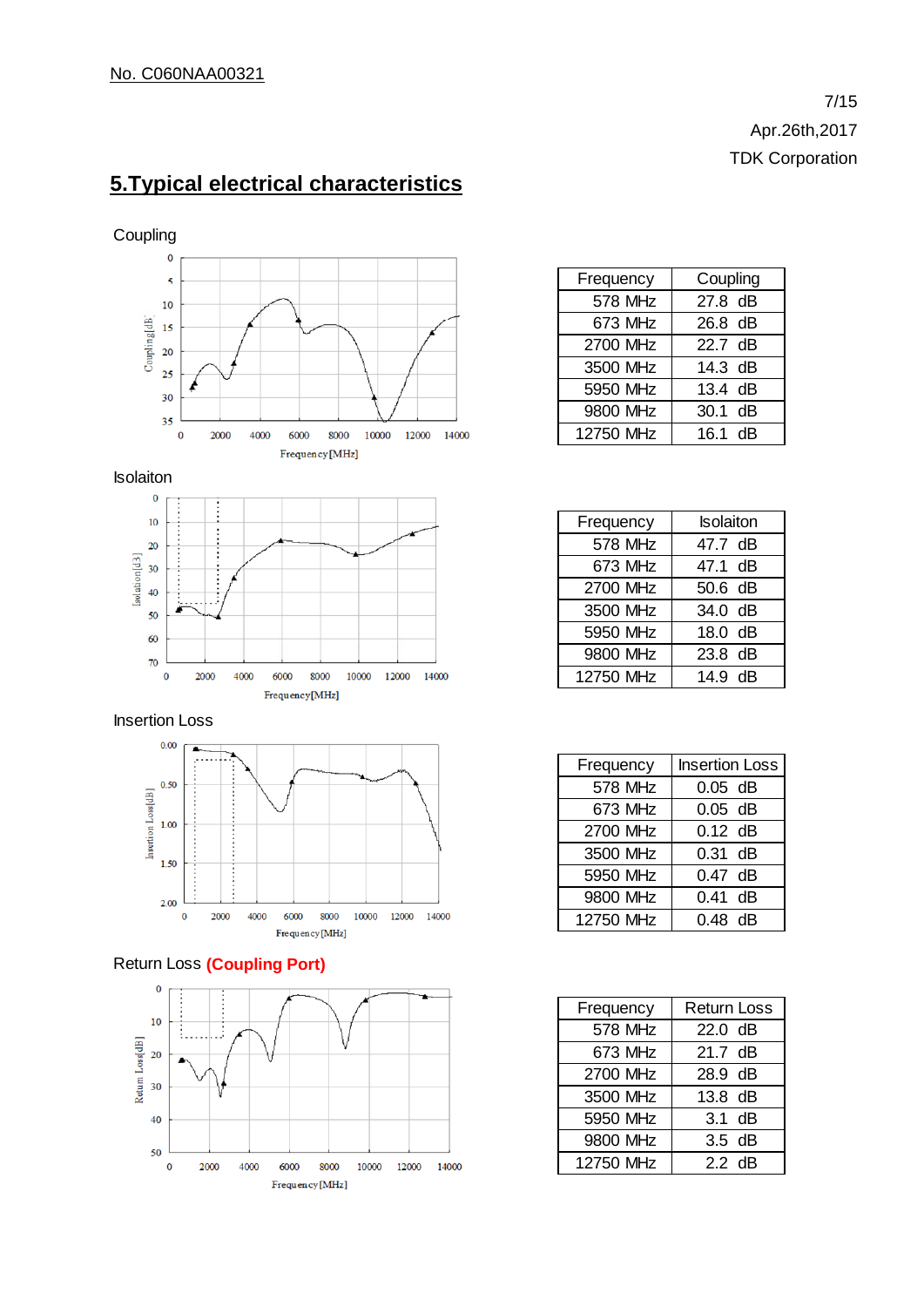

#### Insersion Loss @ Coupling and 50 ohm term port

Coupling @ input and output 50ohm Coupling @ input 100ohm Coupling @ output 100ohm



Isolation @ input and output 50ohm Isolation @ input 2000 ohm



| Frequency | <b>Insertion Loss</b> |
|-----------|-----------------------|
| 578 MHz   | $0.39$ dB             |
| 673 MHz   | $0.40$ dB             |
| 2700 MHz  | $0.92$ dB             |
| 3500 MHz  | $1.30$ dB             |
| 5950 MHz  | 11.78 dB              |
| 9800 MHz  | $4.76$ dB             |
| 12750 MHz | 15.37 dB              |

|           | Coupling |        |                |  |  |  |
|-----------|----------|--------|----------------|--|--|--|
| Frequency | 50ohm    | ln/100 | <b>Out/100</b> |  |  |  |
| 673 MHz   | 26.8     | 27.3   | $27.0$ dB      |  |  |  |
| 1700 MHz  | 23.3     | 23.8   | $23.4$ dB      |  |  |  |
| 2700 MHz  | 22.7     | 23.1   | $22.7$ dB      |  |  |  |
| 3500 MHz  | 14.3     | 14.6   | $14.6$ dB      |  |  |  |
| 5950 MHz  | 13.4     | 13.8   | $12.5$ dB      |  |  |  |
| 9800 MHz  | 30.1     | 30.3   | $28.8$ dB      |  |  |  |
| 12750 MHz | 16.1     | 16.9   | $15.1$ dB      |  |  |  |

|           | Isolaiton |                     |                 |  |  |  |
|-----------|-----------|---------------------|-----------------|--|--|--|
| Frequency | 50ohm     | 2000 <sub>ohm</sub> |                 |  |  |  |
| 673 MHz   | 47.1      | $27.8$ $dB$         |                 |  |  |  |
| 1700 MHz  | 48.9      | $24.0$ dB           |                 |  |  |  |
| 2700 MHz  | 50.6      | $23.2$ dB           |                 |  |  |  |
| 3500 MHz  | 34.0      | 14.1                | ldB             |  |  |  |
| 5950 MHz  | 18.0      | 22.4                | ldB             |  |  |  |
| 9800 MHz  | 23.8      | 23.1                | l dB            |  |  |  |
| 12750 MHz | 14.9      | 23.0                | <sup>I</sup> dB |  |  |  |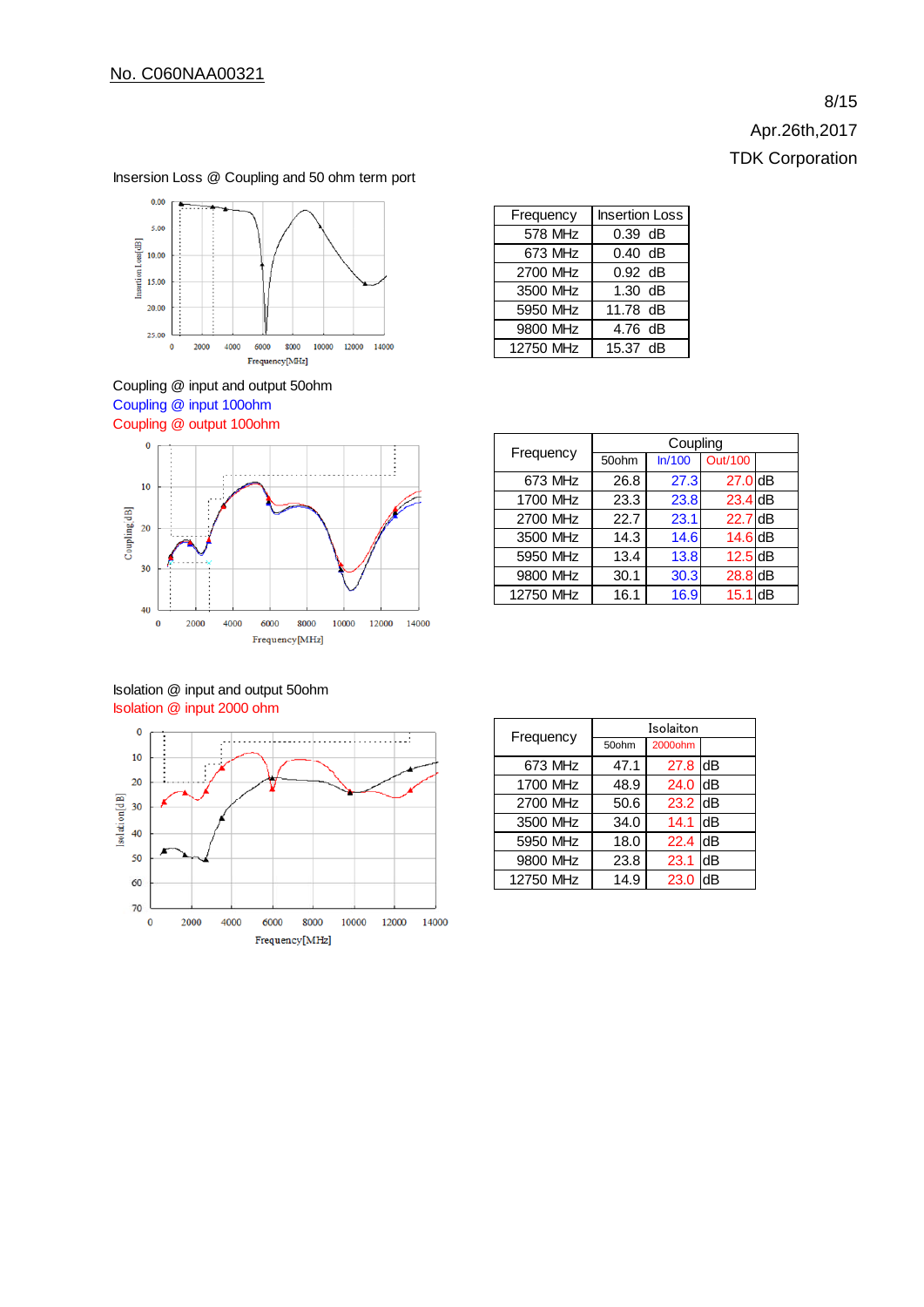# **6. Test Circuit**



**Note 1**: The Port Extension function on the Network Analyzer is used to extend the calibration plane to the DUT terminals. **Note 2**: Loss in the PCB traces is compensated for by measurement data taken on a PCB Thru' line.

# **7. Recommended Land Pattern**



Unit: mm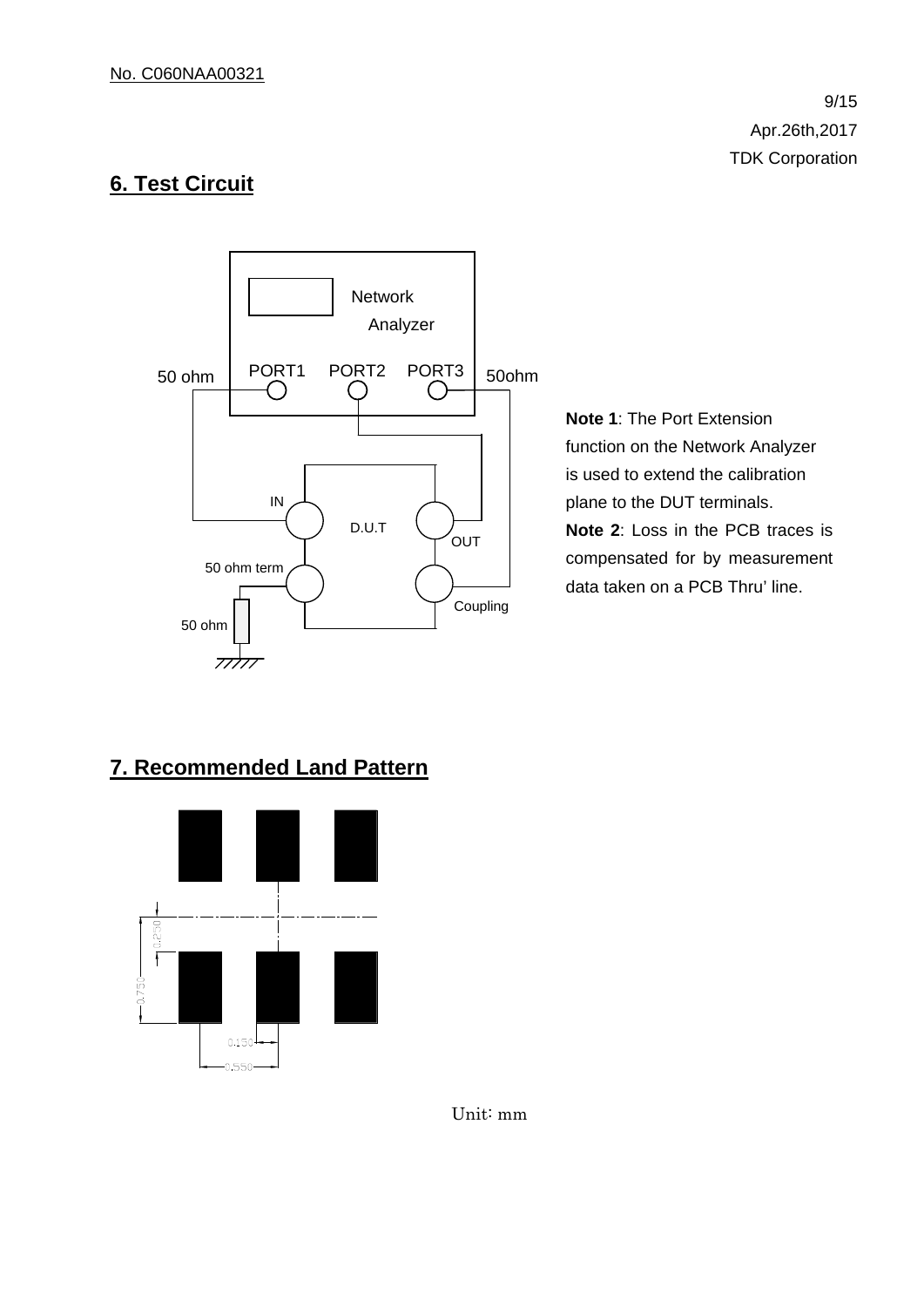# **8. Environmental and quality proposal**

This product satisfies the electrical specification after the following tests. (When measured after two hours in normal conditions)

| Temperature<br>characteristics: | All data initially taken at $+25^{\circ}$ C, then repeated at -40 $^{\circ}$ C and again at<br>$+85^{\circ}$ C.                                                                                                       |
|---------------------------------|-----------------------------------------------------------------------------------------------------------------------------------------------------------------------------------------------------------------------|
| Heat proof:                     | +85 °C+/-2 °C for 1000 hours                                                                                                                                                                                          |
| Cold proof:                     | -40 °C +/-2 °C or 500 hours                                                                                                                                                                                           |
| Moisture proof:                 | +60 °C +/-2 °C, 90~95% R.H. for 1000 hours                                                                                                                                                                            |
| Heat shock:                     | $-40 \sim +85$ °C for 350 cycles<br>each cycle being 30 min                                                                                                                                                           |
| Vibration:                      | 10-500Hz vibration frequency (10G Max.)<br>with 1.52mmp-p amplitude for two hours in x,y,z directions                                                                                                                 |
| Mechanical shock:               | 1.Acceleration 1000m/s2<br>2.Direction<br>X, Y, Z, X', Y', Z', axes<br>6ms duration and 3 times in each direction<br>3.Time                                                                                           |
| Solderability                   | The dipped surface of the terminal shall be at least 75% covered with<br>solder after dipped in solder bath of 245 °C+/-3 °C for 3+/-0.5 sec.<br>Remark solder: Sn-3.0Ag-0.5Cu<br>Remark flux: Rosin 25%, Alcohol 75% |
| Solder heat shock:              | It shall be possible to hot air reflow the components three times with a<br>temperature profile shown below.                                                                                                          |
| Drop shock:                     | Dropped onto steel plate or concrete from 100cm height three times.                                                                                                                                                   |
| Bending test:                   | Solder specimen components on the test printed circuit board(L:100 x<br>w:40 x t:0.8mm) in appended recommended PCB pattern Apply the load<br>in direction of the arrow until bending reaches 1mm for 5+/-1 sec.      |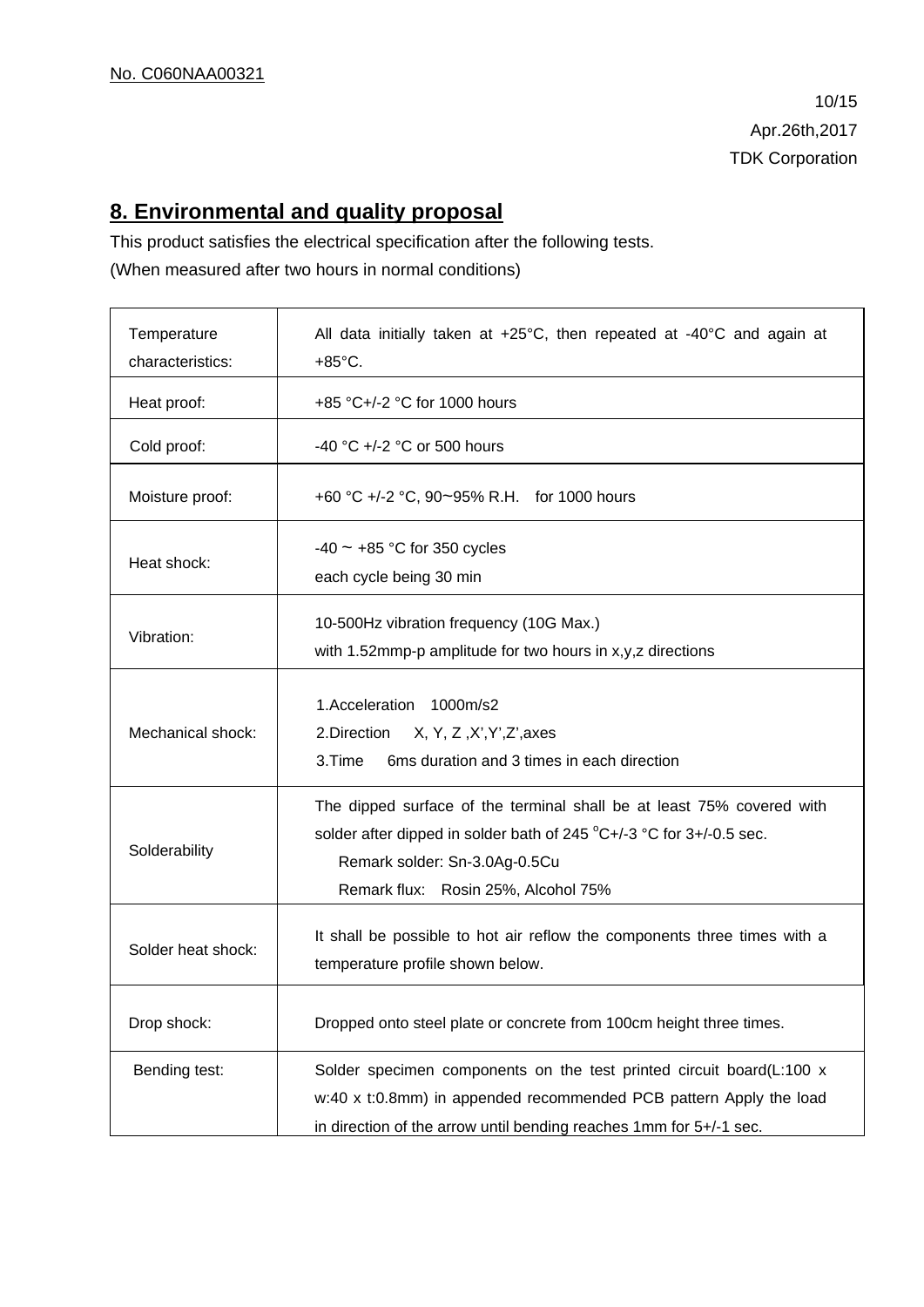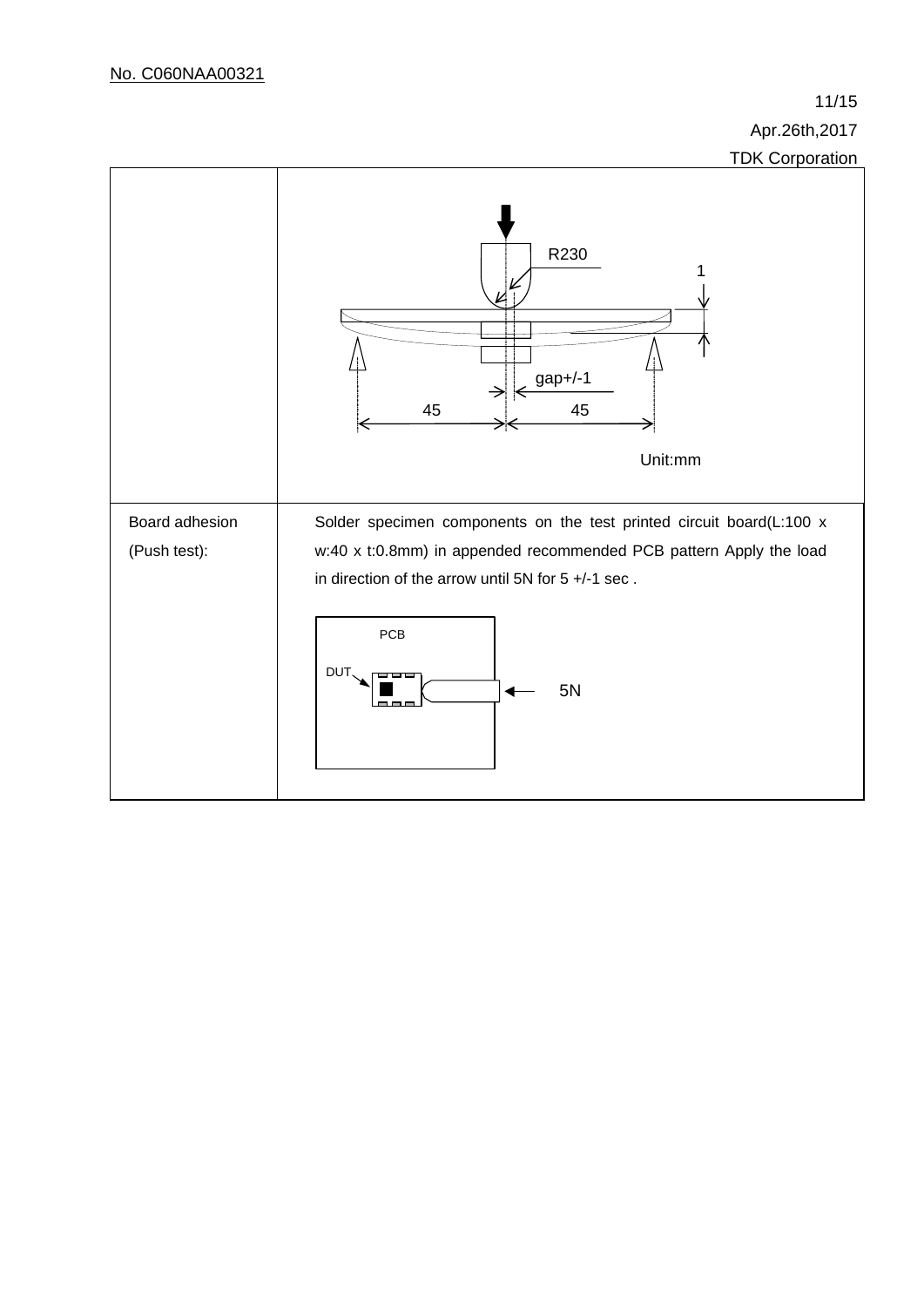# Preheating Soldering 3°C/sec Peak 6°C /sec or loweror lower **T4** T: Temperature T3 TЗ T<sub>2</sub> t3 T<sub>1</sub> t1 t2

# **9. Recommended reflowing temperature profile**

### t: Time

|       |                              |  |                 | <b>Soldering</b> |                              |            |       |  |  |  |
|-------|------------------------------|--|-----------------|------------------|------------------------------|------------|-------|--|--|--|
|       | <b>Preheating</b>            |  |                 |                  | Critical zone (T3 to T4)     | Peak       |       |  |  |  |
| Temp. |                              |  | Time            | Temp.            | Time                         | Temp.      | Time  |  |  |  |
| Τ2    |                              |  |                 | Т3               |                              | Τ4         | $13*$ |  |  |  |
|       | 150°C   200°C   60 to 120sec |  | $217^{\circ}$ C |                  | 60 to 120sec   240 to 260 °C | 30 sec Max |       |  |  |  |

\* t3 : Time within 5°C of actual peak temperature

The maximum number of reflow is 3.

Note: Lead free solder is recommended. Recommended solder is Sn-3.0Ag-0.5Cu. (M705 by Senju Metal Industry)

Pb free solder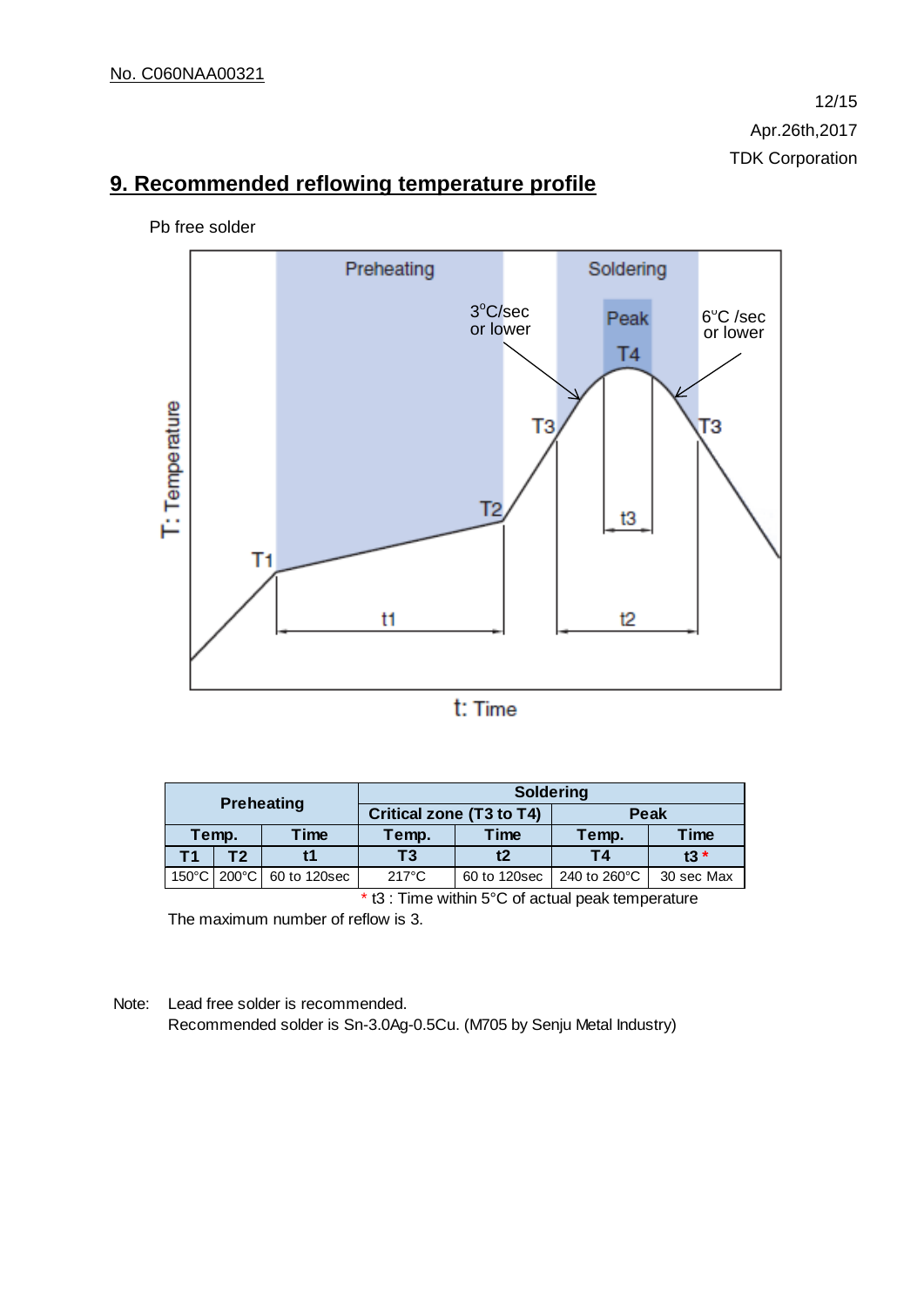### **10. Packing**

#### **10-1 Carrier tape**

### **Carrier tape 1 , Material : paper**



|           | -         |            | ◡                    | -        |          | ◡         |          |           |            |
|-----------|-----------|------------|----------------------|----------|----------|-----------|----------|-----------|------------|
| 0.97      | Ω<br>ن. ا | o o<br>o.u | $\sim$ $\sim$<br>3.5 | .75      | 4.C      | z.u       | 4.0      | ∽<br>ں. ا | 0.8        |
| $+/-0.05$ | $+/-0.05$ | $+/-0.2$   | $+/-0.05$            | $+/-0.1$ | $+/-0.1$ | $+/-0.05$ | $+/-0.1$ | $+0.1/-0$ | <b>MAX</b> |

#### **Carrier tape 2 , Material : PS**



| n         | ◡         |          | -         | -        |          | ت                    |          |           |            |           |
|-----------|-----------|----------|-----------|----------|----------|----------------------|----------|-----------|------------|-----------|
| 0.97      | 1.O       | 8.0      | 3.5       | 1.75     | 4.0      | $\sim$ $\sim$<br>Z.U | 4.U      | 1.5       | 0.8        | 0.25      |
| $+/-0.05$ | $+/-0.05$ | $+/-0.2$ | $+/-0.05$ | $+/-0.1$ | $+/-0.1$ | $+/-0.05$            | $+/-0.1$ | $+0.1/-0$ | <b>MAX</b> | $+/-0.05$ |

"Carrier tape 1" is currently adopted. "Carrier tape 2" will be running change after Feb.2016.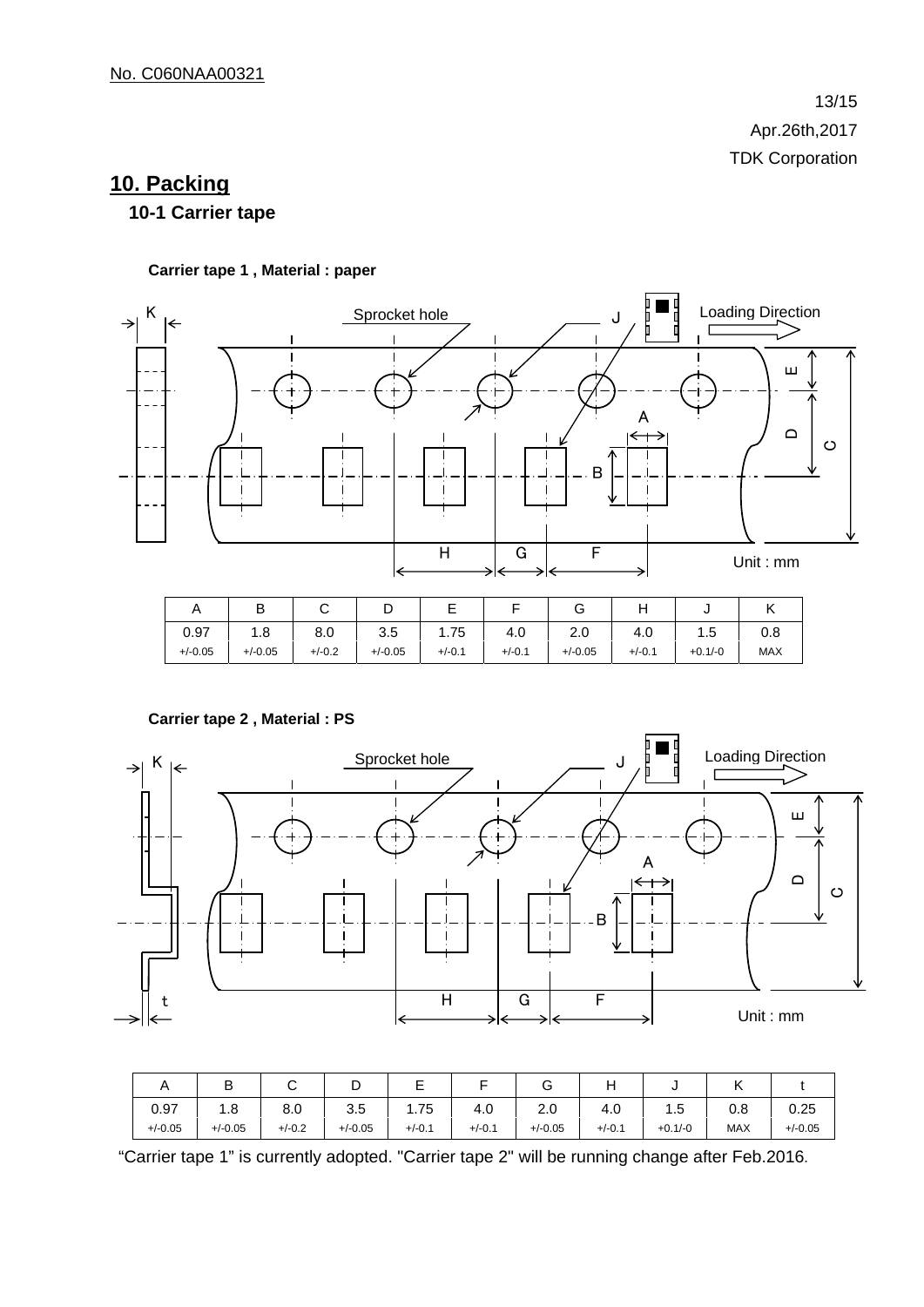#### **10-2. Reel Dimensions**



# **10-3. Standard Reel Packaging quantities**

4000pcs./reel